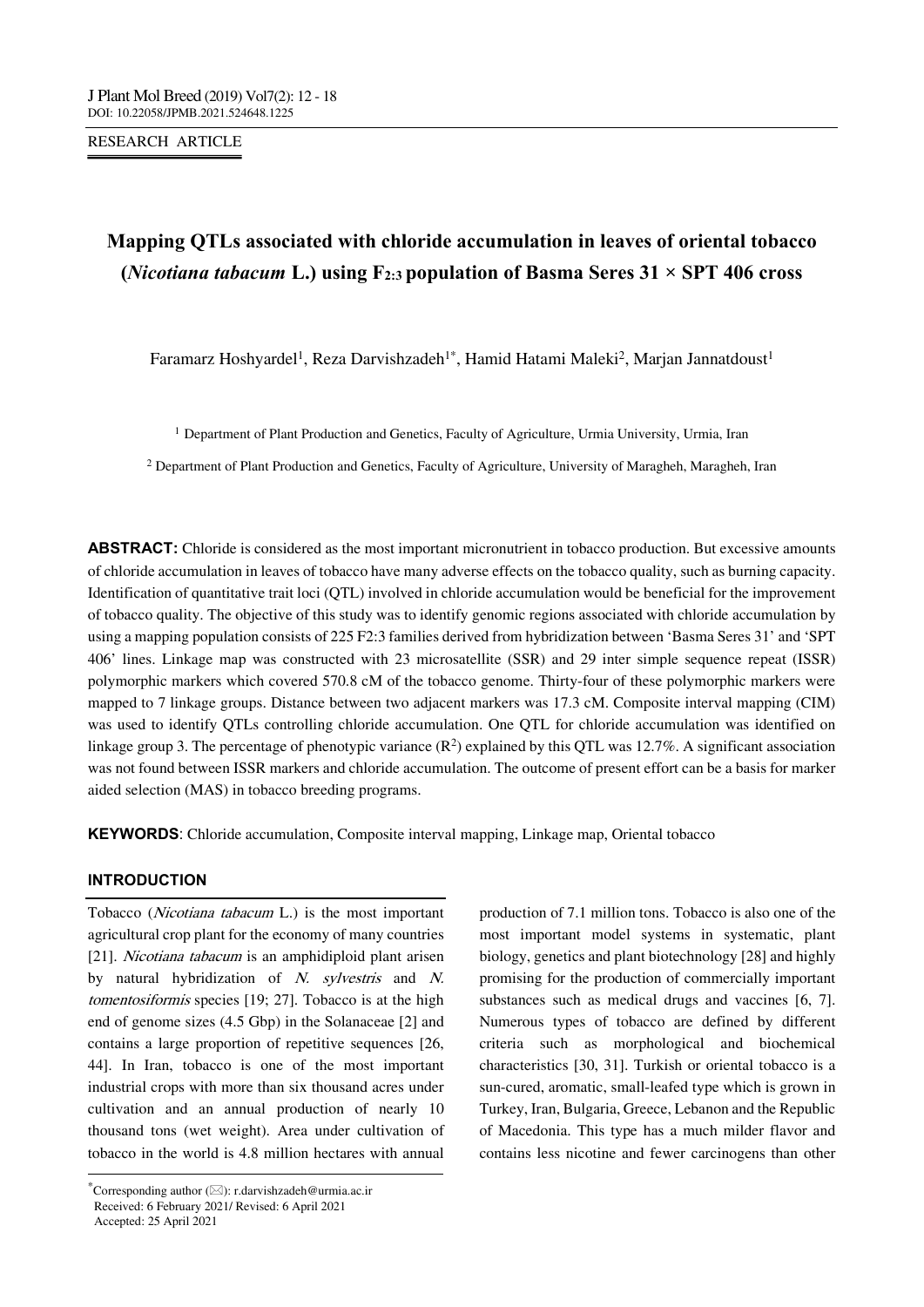types [14]. The leaf of tobacco contains mineral matter, organic compounds and 85–90% water. Among mineral nutrients, chloride (Cl<sup>-</sup>) is an essential micronutrient for tobacco plantation. Many studies cleared that small amount of chloride (below 1.5%) is effective in increasing tobacco yields and improvement of burning quality [9]. Excessive amounts of chloride have many adverse effects on the quality of tobacco leaves, such as poor burning capacity, lacking in toughness and elasticity, muddy appearance, undesirable odor [18]. High chloride content (over 2.0%) results incombustible tobacco leaves [13]. According to studies, with the increase of chloride, both hygroscopicity and burning quality decrease [23]. However, apparently the burning quality is also largely influenced by the potassium content [10] and leaf position [5]. Chloride reduces the content of potassium salts of organic acids which are useful for burning [23]. Therefore, how to increase the potassium content or reduce chloride content was crucial for improving the quality of tobacco leaves. Great genetic variations have been reported for chloride accumulation in oriental tobacco germplasm [13]. Both additive and non-additive genetic components control chloride accumulation in tobacco leaves [12].

Normally agronomically important characters exhibit polygenic inheritance. Identification and localization of quantitative trait loci (QTL) controlling characters can simplify the selection process via marker-aided selection (MAS) in plant breeding activities [35; 39]. Some genetic linkage maps were constructed for tobacco using molecular marker such as restriction fragment length polymorphism (RFLP) [17], conserved ortholog sequences [36] and simple sequence repeat (SSR) markers [4]. In a study, a total of 184 amplified fragment length polymorphism (AFLP), inter simple sequence repeat (ISSR), sequence specific amplified polymorphism (SSAP), and sequence characterized amplified region (SCAR) were used to construct a partial genetic map in tobacco [25]. In another study, using a partial genetic linkage map comprising 18 groups, QTL analysis was conducted for a total of 59 traits related to diverse agronomic, leaf quality, chemical composition, and smoke characteristics [25]. The QTLs responsible for different characters such as the amount of nicotine, leaf potassium content and sugar [8; 25], resistance to leaf spot disease [34] and chloride concentration [22] have been identified.

The chloride content is considered as a major factor determining the quality of tobacco leaves. In the present study, we aimed to identify QTLs associated with chloride accumulation in oriental tobacco leaves by using 225 F2:3 families derived from the cross between Basma Seres 31 × SPT 406 lines based on SSR and ISSR markers. The outcome of the present study can potentially speed up the breeding activities in oriental tobacco trying to producing new cultivars with low chloride accumulation.

#### **MATERIALS AND METHODS**

### **Plant materials and measurement of chloride accumulation**

In this study, a population of 225 F2:3 families were derived from the cross between 'Basma Seres 31' as a maternal line with high chloride accumulation and 'SPT 406' as a paternal line with low chloride accumulation and self-pollination of F2 progenies. A total of 225 families along with the parental lines were evaluated in 15 × 15 sample lattice design with two replicates in Urmia Tobacco Research Center with 44.58° longitude and 37.34° latitude and an altitude of 1300 meters from sea level. Each plot was consisted of three rows. Inter-row and within-row spacing were 65 cm and 20 cm, respectively (eight thousand plants per hectare). Agricultural land preparation including deep plowing and relative deep plowing was conducted in autumn and spring, respectively. After preparing the mainland and before plantlet transplanting, Eradican herbicide, pure nitrogen, phosphor, and potash in the amount of 4l ha<sup>-1</sup>, 52 kg ha<sup>-1</sup>, 96 kg ha<sup>-1</sup>, and 150 kg ha<sup>-1</sup>, respectively were broadcasted and mixed with soil by disc. Farm irrigation was performed when 80% of soil moisture was drained. Three sun-cured leaves from upper, middle and lower regions of each plant were used to determine chloride content. Concentration of chloride was determined following the method described by [13] and calculated according to Equation 1:

Equation 1:  $\qquad \qquad$  (

$$
Cl = \frac{(A-B).f.35.3}{W \frac{(100-M)}{100}} \times 100
$$

Where A is the mount of AgNO3 used for tobacco sample, B is the mount of AgNO3 used for blank sample, W is the tobacco weight, M is the percentage of leaf humidity and f is the normality of AgNO3.

#### **DNA extraction, SSR and ISSR reaction**

Total genomic DNA was extracted from the leaves of parental lines and F2 individuals as described by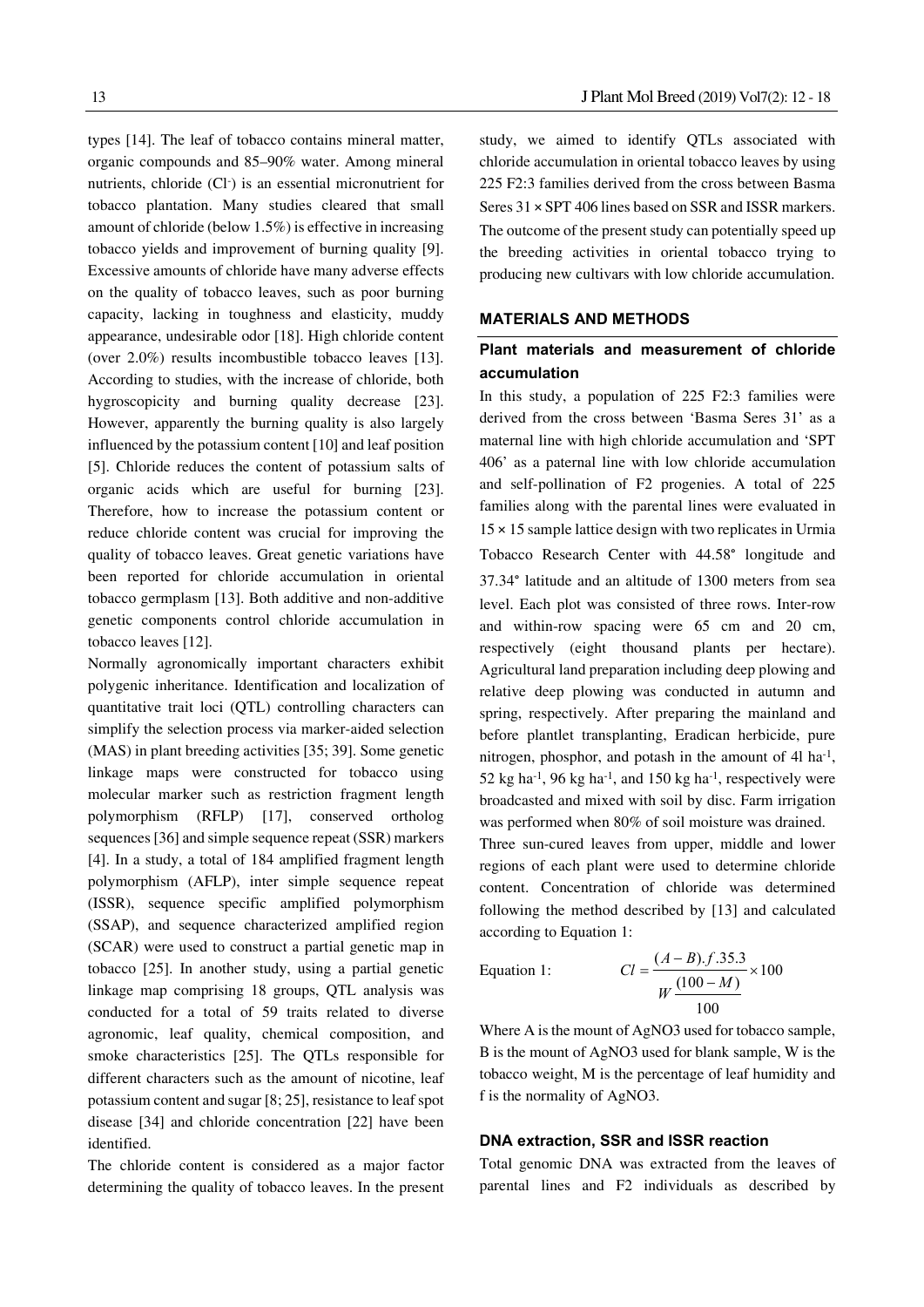Dellaporta et al., [15]. An initial analysis of polymorphism was performed in two parental lines. Polymerase chain reaction (PCR) was performed using 162 pairs of SSR and 80 ISSR markers according to [16] and [40], respectively. A total of 52 markers were polymorphic between the parents. These candidate markers were then analyzed on F2 individuals.

#### **QTL mapping**

The Carthagene software [20] with Kosambi mapping function was used for linkage analysis. A LOD score of 3.0 was used as the threshold to declare the presence of QTLs. The maximum distance between markers was 50 cM. The Windows QTL Carthographer [3] was used to identify QTLs controlling concentration of chloride based on the composite interval mapping (CIM) [41, 42] methods. The LOD (log10 likelihood ratio: likelihood that the effect occurs by linkage/ likelihood that the effect occurs by chance) score was determined by permutation testing  $(n=1,000$  permutations) [11].

#### **RESULTS and DISCUSSION**

#### **Phenotypic data**

To identify the loci controlling chloride accumulation in oriental tobacco leaves, a mapping population including 225 F2:3 families were created by hybridization of Basma Seres 31 and SPT 406. Basma Seres 31 showed 4-fold higher chloride accumulation in leaves in comparison to SPT 406 genotype (P<0.01) (Table 1). F2:3 families showed continuous frequency distribution pattern for chloride accumulation indicating quantitative inheritance behaviour. Some F2:3 families showed transgressive segregation either in positive or negative direction for Claccumulation in leaves (Figure 1). Similar result was achieved by Hatami Maleki et al. [22] in the F2 population of same cross. Several studies point to the action of complementary genes as the primary cause of transgression, although overdominance and epistasis also contribute [32].

**Table 1.** Comparison of values related to chloride concentration between parents of mapping population.

|                 | .                   |      |      |         |
|-----------------|---------------------|------|------|---------|
| <b>Trait</b>    | Genotype            | Mean | SD   | t-value |
| <b>Chloride</b> | 'Basma<br>Seres 31' | 2.08 | 0.27 | $-5.65$ |
|                 | 'SPT 406'           | 0.49 | 0.04 |         |

\*\*, Significant at 0.01 probability level.



**Figure 1.** Frequency distribution of chloride accumulation in F2:3 families and parental lines of oriental tobacco.

#### **Genetic linkage map**

In this study, 162 SSR and 80 ISSR markers were used to construct the genetic linkage map in oriental tobacco. Twenty- three SSR (14.2%) and 29 ISSR (36.25%) markers were polymorphic between the parents. Low level of genetic diversity has been reported in many studies [25; 31; 40; 43]. The existence of low genetic diversity within cultivated oriental tobacco has been attributed to the narrow genetic background and selfpollination behaviour of plant [25]. Deviation of genotypic frequency of the polymorphic markers from Mendelian inheritance was assessed using Chi-square test. The result showed that there was no deviation from Mendelian segregation ratio. The Mendelian inheritance of molecular markers provides a genetic framework for the dissection of polygenic traits [24] and can pave the way for the identification of candidate loci controlling the inheritance of complex traits [38]. Thirty-four out of 52 polymorphic markers were mapped onto 7 linkage groups with a total length of 570.8 cM. Eighteen polymorphic markers could not be mapped and eliminated from the mapping try. The number of markers in each linkage group varied from 2 to 12 (Figure 2). Distance between two mapped markers was 17.3 cM. Recently, two highly saturated genetic linkage map of tobacco were constructed on 196 backcross individuals using 4138 and 2162 single nucleotide polymorphism (SNP) markers with a total length of 1944.74 and 2000.9 cM based on reference and without reference genome, respectively. The markers were mapped to 24 linkage groups [38]. Bindler et al. [4] mapped 2318 SSR markers to 24 linkage groups covering 3270 cM of the tobacco genome. In this study, three linkage groups were in common with the linkage groups constructed by Bindler et al. [4].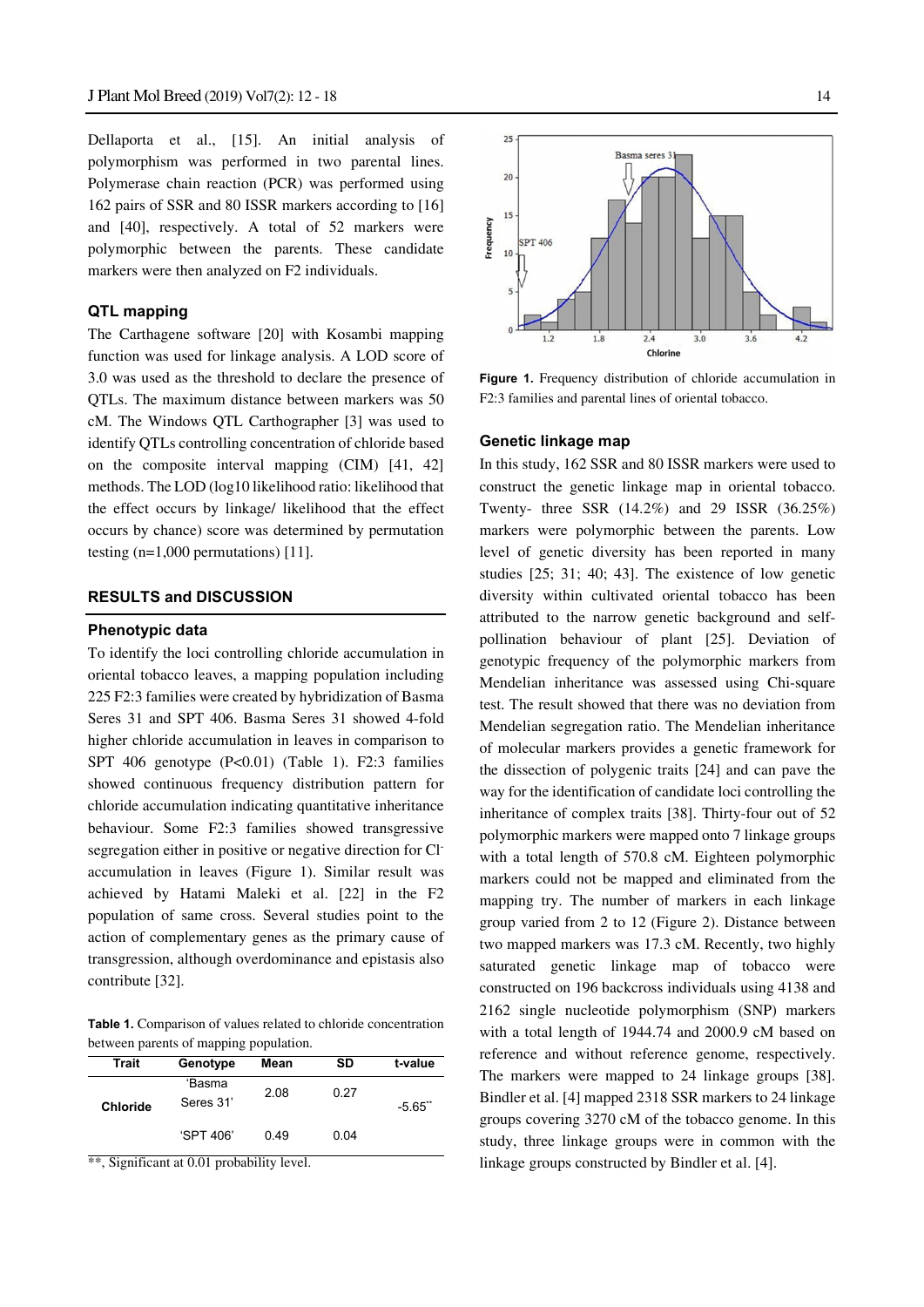

**Figure 2.** Linkage map of SSR and ISSR markers in F2:3 population of oriental tobacco derived from the cross between 'Basma Seres 31' × 'SPT 406'. Black region on LG III represents intervals associated with identified QTL.

**Table 2.** QTL affecting chloride accumulation in the F<sub>2:3</sub> families derived from a cross between 'Basma Seres 31' and 'SPT 406' tobacco lines.

| <b>Method</b> | QTL                | LG | Position <sup>a</sup> | LOD b | $R^2$ <sup>c</sup> | a"   | $\mathsf{d}^{\,\mathrm{e}}$ | d/ a |
|---------------|--------------------|----|-----------------------|-------|--------------------|------|-----------------------------|------|
| <b>CIM</b>    | Chl <sub>CIM</sub> |    | 0.0                   | 1.41  | 0.127              | 0.16 | 0.57                        | 3.56 |

aPosition of the QTL from the top of linkage group (LG), bLog10 likelihood ratio (likelihood that the effect occurs by linkage/likelihood that the effect occurs by chance), cPercentage of phenotypic variance explained by identified QTL, dAdditive gene effect of putative QTL, <sup>e</sup>Dominance gene effect of putative QTL, <sup>f</sup>degree of dominance.

#### **QTL analysis**

To identify QTLs controlling chloride accumulation in leaves, CIM was used. One QTL on linkage group 3 was identified for trait, which explains 12.7% of the phenotypic variation (Table 2, Figure 2). In this study, the additive (16%) value of QTL was less than dominance value (57%). Similar result was reported by Hatami Maleki et al. [22]. In compliance with the present result, diallel analysis revealed that the importance of generalcombining ability (GCA; due to additive gene action) was less than specific combining ability (SCA; due to dominance gene action) in controlling the Claccumulation [12]. Hence, the development of hybrid could be recommended to achieve genetic improvement for low Cl<sup>-</sup> accumulation. However, complementary studies need to be performed before final decision. The positive effects of identified QTL indicate that responsible allele for chloride accumulation has been

transferred from paternal line (SPT 406) to progenies. Mapping of QTLs linked to different traits have been reported in Nicotiana species. A genetic map was constructed using a doubled haploid population of fluecured tobacco based on 169 markers including 11 ISSR markers and 158 random amplified polymorphism DNA (RAPD) markers. The map consisted of 27 linkage groups and spanned 2094.6 cM of genome with an average marker distance of 14.8 cM [37]. A genetic linkage map was constructed using 99 F2 population from the cross Nicotiana plumbaginifolia × Nicotiana longiflora based on 69 RFLP and 102 RAPD loci. The map consisted of nine major linkage groups, each containing more than nine marker loci, and spans 1062 cM of tobacco genome [29]. Agacka-Mołdoch et al. [1] determined four genomic regions on four different linkage groups that associated with four germination-related traits in 122 recombinant inbred lines. Four QTLs associated with easy curing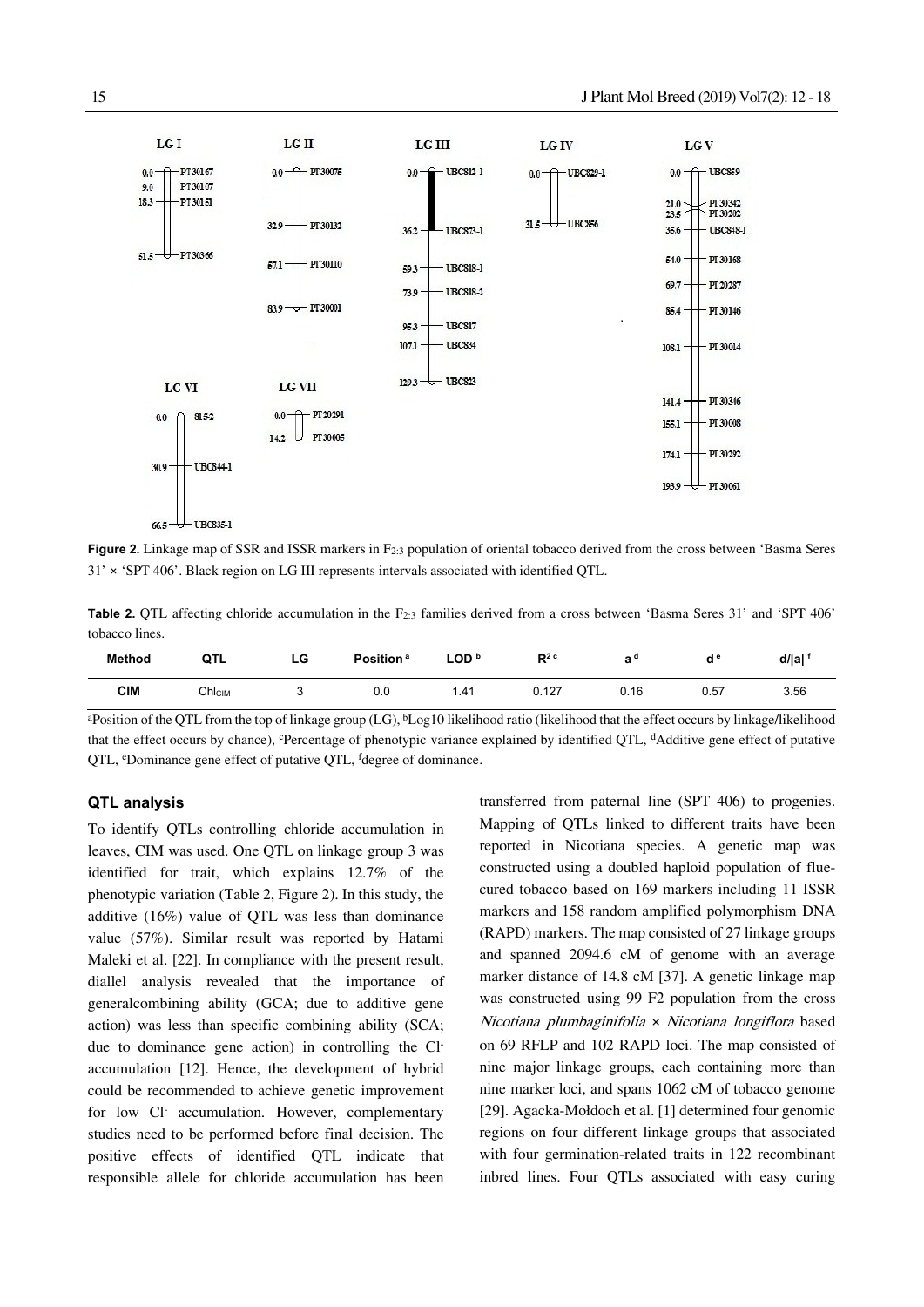potential were detected using a F2 mapping population and 75 SSR markers [33]. Julio et al. [25] identified one to three QTLs for agronomic and chemical traits in tobacco. Narrow genetic studies in tobacco could be probably due to the difficulty of detecting DNA polymorphisms within N. tabacum [25].

The DNA marker that is linked to chloride accumulation may be used as molecular tools for MAS in plant breeding. The successful application of MAS relies on the tight association between the marker and QTL responsible for the trait. The new genomic tools such as next generation sequencing (NGS) accelerate the identification of markers tightly linked to target genomic regions. Although the constructed map has only contained 7 linkage groups and limited markers, this map can be further used as frame map for saturating by new markers.

#### **REFERENCES**

- [1] Agacka-Mołdoch, M., Nagel, M., Doroszewska, T., Lewis, R. S. and Börner, A. 2015. Mapping quantitative trait loci determining seed longevity in tobacco (Nicotiana tabacum L.). Euphytica, 202, 479-486.
- [2] Arumuganathan, K. and Earle, E. D. 1991. Estimation of Nuclear DNA Content of Plants by Flow Cytometry. Plant Molecular Biology Reporter, 9(3), 229-233.
- [3] Basten, C. J., Weir, B. S. and Zeng, Z. B. 2003. QTL Cartographer: A Reference Manual and Tutorial for QTL Mapping. USA: Department of Statistics, North Carolina State University.
- [4] Bindler, G., Plieske, J., Bakaher, N., Gunduz, I., Ivanov, N., Van der Hoeven, R., Ganal, M., and Donini, P. 2011. A high-density genetic map of tobacco (Nicotiana tabacum L.) obtained from large scale microsatellite marker development. Theoretical and Applied Genetics, 123, 219-230.
- [5] Bozhinova, R. 2012. Investigation of chloride concentration in burley tobacco varieties. Tutun/Tobacco, 62 (7-12), 103-108.
- [6] Brandsma, M., Wang, X., Diao, H., Kohalmi, S. E., Jevnikar, A. M., and Ma, S. 2009. A proficient approach to the production of therapeutic glucagon-like peptide-1 (GLP-1) in transgenic plants. The Open Biotechnology Journal, 3, 57-66.
- [7] Burtin, D., Chabre, H., Olagnier, D., Didierlaurent, A., Couret, M. N., Comeau, D., Wambre, E., Laparra, H., Van Overtvelt, L., Montandon, F., Batard, T., Jonval, V., Lorphelin, A., Merle, C., Berrouet, C., Parry, L., Gomord, V., Van Ree, R. and Moingeon, P. 2009. Production of native and modified recombinant Der p 1 molecules in tobacco plants. Clinical and Experimental Allergy, 39(5), 760-770.
- [8] Chai, C. C., Chai L. G., Cai C. C., Lin G. P., Wang Y. and Xu F. S. 2009. Construction of genetic linkage map of burley tobacco (Nicotiana tabacum L.) and genetic dissection of partial traits. Acta Agronomica Sinica, 35(9), 1646-1654.
- [9] Chari, M. S. 1995. Role of research in the improvement of productivity and quality of Indian flue cured Virginia tobacco. Central Tobacco Research Institute: Rajahmundry.
- [10] ChaoQiang, J., DeCheng, L., HuoYan, W., DongQi, Z., Jia, S., YiFeng, Y., ChuanJie, S. and ChaoLong, Z. 2016. Variance analysis on potassium and chloride contents of flue-cured tobacco among different varieties and producing areas in Bozhou. Journal of Agricultural Science and Technology, 18(1), 120-128.
- [11] Churchill, G.A. and Doerge, R.W. 1994. Empirical threshold values for quantitative trait mapping. Genetics, 138, 963-971.
- [12] Darvishzadeh, R. and Alavi, R. 2011. Genetic analysis of chloride concentration in oriental tobacco genotypes. Journal of Plant Nutrition, 34(7), 1070-1078.
- [13] Darvishzadeh, R., Alavi, R. and Sarafi, R. A. 2011. Genetic variability for chloride concentration in oriental tobacco genotypes. Archives of Agronomy and Soil Science, 57(2), 167-177.
- [14] Johnson, S. C. 1999. Tobacco: Production, Chemistry and Technology. (1th ed). Oxford and Malden (Massachusetts): Blackwell Science,
- [15] Dellaporta, S. L., Wood, J. and Hicks, J. B. 1983. A plant DNA minipreparation: version II. Plant Molecular Biology Reporter, 1(4), 19-21.
- [16] Ek, M., Eklund, R. and Venpost, R. 2005. Microsatellite markers for powdery mildew resistance in pea (*Pisum*) sativum L.). Hereditas, 142, 86-91.
- [17] Fulton, T. M., Van der Hoeven, R., Eannetta, N. T. and Tanksley, S. D. 2002. Identification, analysis, and utilization of conserved ortholog set markers for comparative genomics in higher plants. Plant Cell, 14, 1457-1467.
- [18] Garner, W. W. 1930. Role of chloride in nutrition and growth of the tobacco plant and its effect on the quality of the cured leaf. Journal of Agricultural Research, 40(7), 627-648.
- [19] Ganapathi, T. R., Suprasanna, P., Rao, P. S. and Bapat, V. A. 2004. Tobacco (Nicotiana tabacum L.) a model system for tissue culture interventions and genetic engineering. Indian Journal of Biotechnology, 3(2), 171-184.
- [20] Givry, S. D., Bouchez, M., Chabrier, P., Milan, D. and Schiex, T. 2005. CARHTA GENE: multi population integrated genetic and radiation hybrid mapping. Bioinformatics, 21(8), 1703-1704.
- [21] Guler Gumus, S. 2008. Economic analysis of oriental tobacco in Turkey. Bulgarian Journal of Agricultural Science, 14, 470-475.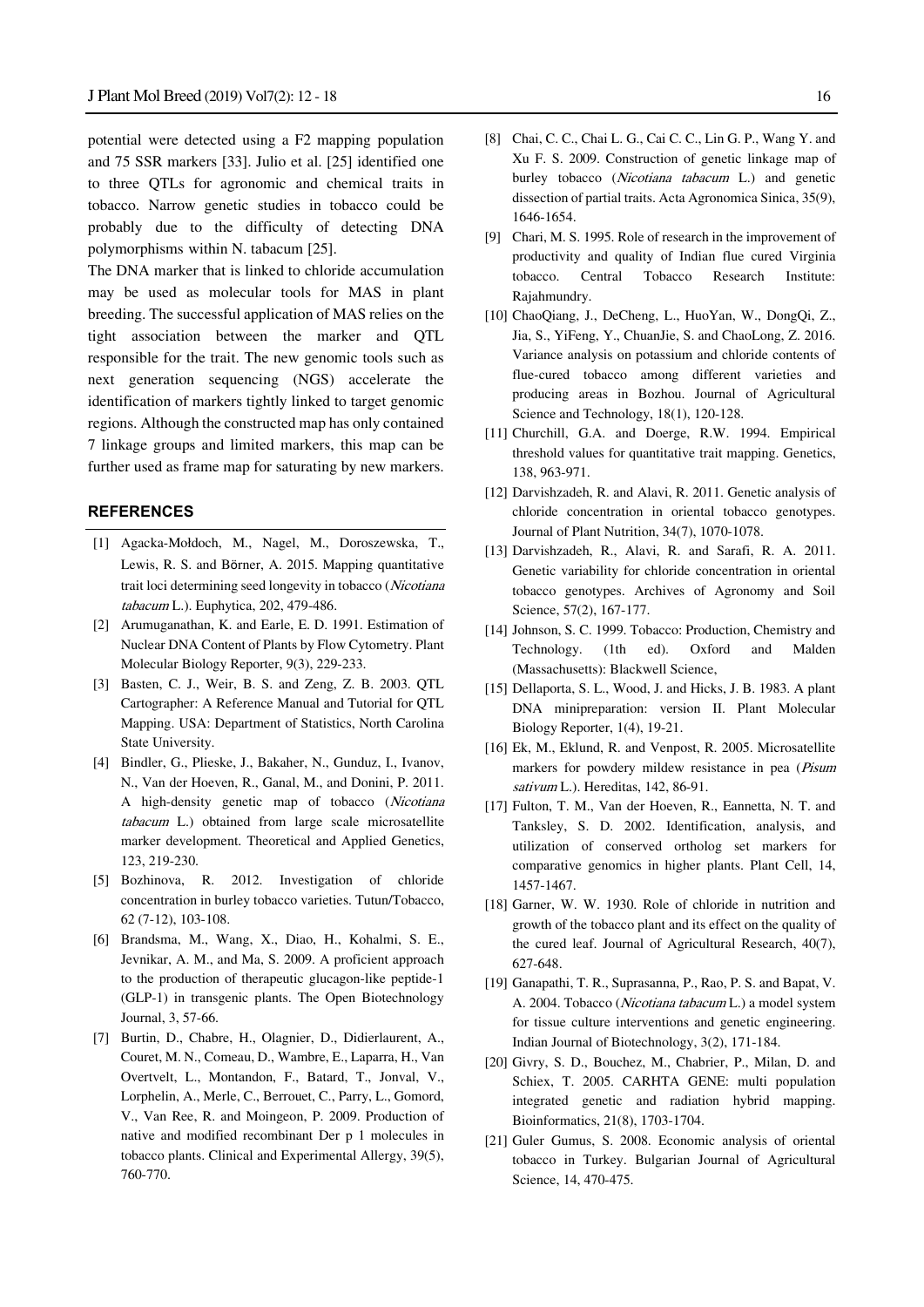- [22] Hatami Maleki, H., Karimzadeh, G., Darvishzadeh, R., Naghavi, M. R. and Sarrafi, A. 2013. Identification of QTLs associated with low chloride accumulation in oriental tobacco. Genetika, 45(3), 855-864.
- [23] Ishizaki, H. and Akiya, T. 1978. Effects of chloride on growth and quality of Tobacco. Japan Agricultural Research Quarterly, 12(1), 1-6.
- [24] Jansen, R. C. 1996. Complex plant traits: time for polygenic analysis. Trends in Plant Science, 1: 89-94.
- [25] Julio, E., Denoyes-Rothan, B., Verrier, J. L. and Dorlhac de borne, F. 2006. Detection of QTLs linked to leaf and smoke properties in Nicotiana tabacum based on a study of 114 recombinant inbred lines. Molecular Breeding, 18(1), 69-91.
- [26] Kenton, A., Parokonny, A. S., Gleba, Y. Y. and Bennett, M. D. 1993. Characterization of the Nicotiana tabacum L. genome by molecular cytogenetics. Molecular and General Genetic, 240, 159-169.
- [27] Leitch, I. J., Hanson, L., Lim, K. Y., Kovarik, A., Chase, M. W., Clarkson, J. J. and Leitch, A. R. 2008. The ups and downs of genome size evolution in polyploid species of Nicotiana (Solanaceae). Annals of Botany, 101(6), 805- 814.
- [28] Lewis, R. S. 2011. In: Kole C, ed. Wild crop relatives: genomic and breeding resources, plantation and ornamental crops. Berlin: Springer-Verlag Berlin Heidelberg.
- [29] Lin, T. Y., Kao, Y. Y., Lin, S., Lin, R. F., Chen, C. M., Huang, C. H., Wang, C. K., Lin, Y. Z. and Chen, C. C. 2001. A genetic linkage map of Nicotiana plumbaginifolia / Nicotiana longiflora based on RFLP and RAPD markers. Theoretical and Applied Genetics, 103, 905-911.
- [30] Prasad, R. 2006. Textbook of Field Crops Production. New Delhi: Indian Council of Agricultural Research.
- [31] Ren, N. and Timko, M. P. 2001. AFLP analysis of genetic polymorphism and evolutionary relationships among cultivated and wild Nicotiana species. Genome, 44(4), 559-571.
- [32] Rieseberg, L. H., Archer, M. A. and Wayne, R. K. 1999. Transgressive segregation, adaptation and speciation. Heredity, 83, 363-372.
- [33] Tan, X., Xu, X., Wang, N., Zhang, X., Ren, J., Xiao, B., Xu, J., Wang, W., Wang, C., Hao, X. and Zhang, Z. 2012. QTLs related to the easy curing potential mapped in fluecured tobacco. Plant Gene and Trait, 3(6), 28-33.
- [34] Tong Z., Jiao T. and Wang F. 2012. Mapping of quantitative trait loci conferring resistance to brown spot in flue-cured tobacco (Nicotiana tabacum L.). Plant Breeding, 131(2), 335-339.
- [35] Vontimitta V. and Lewis R. S. 2012. Mapping of quantitative trait loci affecting resistance to Phytophthora nicotianae in tobacco (Nicotiana tabacum L.) line Beinhart-1000. Molecular Breeding, 29(1), 89-98.
- [36] Wu F., Mueller L. A., Crouzillat D., Pétiard V. and Tanksley S. D. 2006. Combining bioinformatics and phylogenetics to identify large sets of single-copy orthologous genes (COSII) for comparative, evolutionary and systematic studies: a test case in the euasterid plant clade. Genetics, 174, 1407-1420.
- [37] Xiao, B. G., Xu, Z. L., Chen, X. J., Shen, A. R., Li, Y. P. and Zhu, J. 2006. Genetic linkage map constructed by using a DH population for the flue-cured tobacco. Acta Tabacaria Sinica, 12, 35-40.
- [38] Xiao, B. G., Tan, Y., Long, N., Chen, X., Tong, Z., Dong, Y. and Li, Y. 2015. SNP‑based genetic linkage map of tobacco (Nicotiana tabacum L.) using next-generation RAD sequencing. Journal of Biological Research, 22,11.
- [39] Xu, Y. and Crouch, J. H. 2008. Marker-assisted selection in plant breeding: from publications to practice. Crop Science, 48(2), 391-407.
- [40] Yang, B. C., Xiao, B. G., Chen, X. J. and Shi, C. H. 2007. Assessing the genetic diversity of tobacco germplasm using inter simple sequence repeat and interretrotransposon amplification polymorphism markers. Annals Applied Biology, 150(3), 393-401.
- [41] Zeng, Z. B. 1993. Theoretical basis of separation of multiple linked gene effects on mapping quantitative trait loci. Proceedings of the National Academy of Sciences, 90(23), 10972-10976.
- [42] Zeng, Z. B. 1994. Precision mapping of quantitative trait loci. Genetics, 136 (4), 1457-1468.
- [43] Zhang, H. Y., Liu, X. Z., Li, T. S. and Yang, Y. M. 2006. Genetic diversity among flue-cured tobacco (Nicotiana tabacum L.) revealed by amplified fragment length polymorphism. Botanical Studies, 47, 223-229.
- [44] Zimmerman, J. L. and Goldberg, R. B. 1977. DNA sequence organization in the genome of Nicotiana tabacum. Chromosom, 59(3), 227-252.